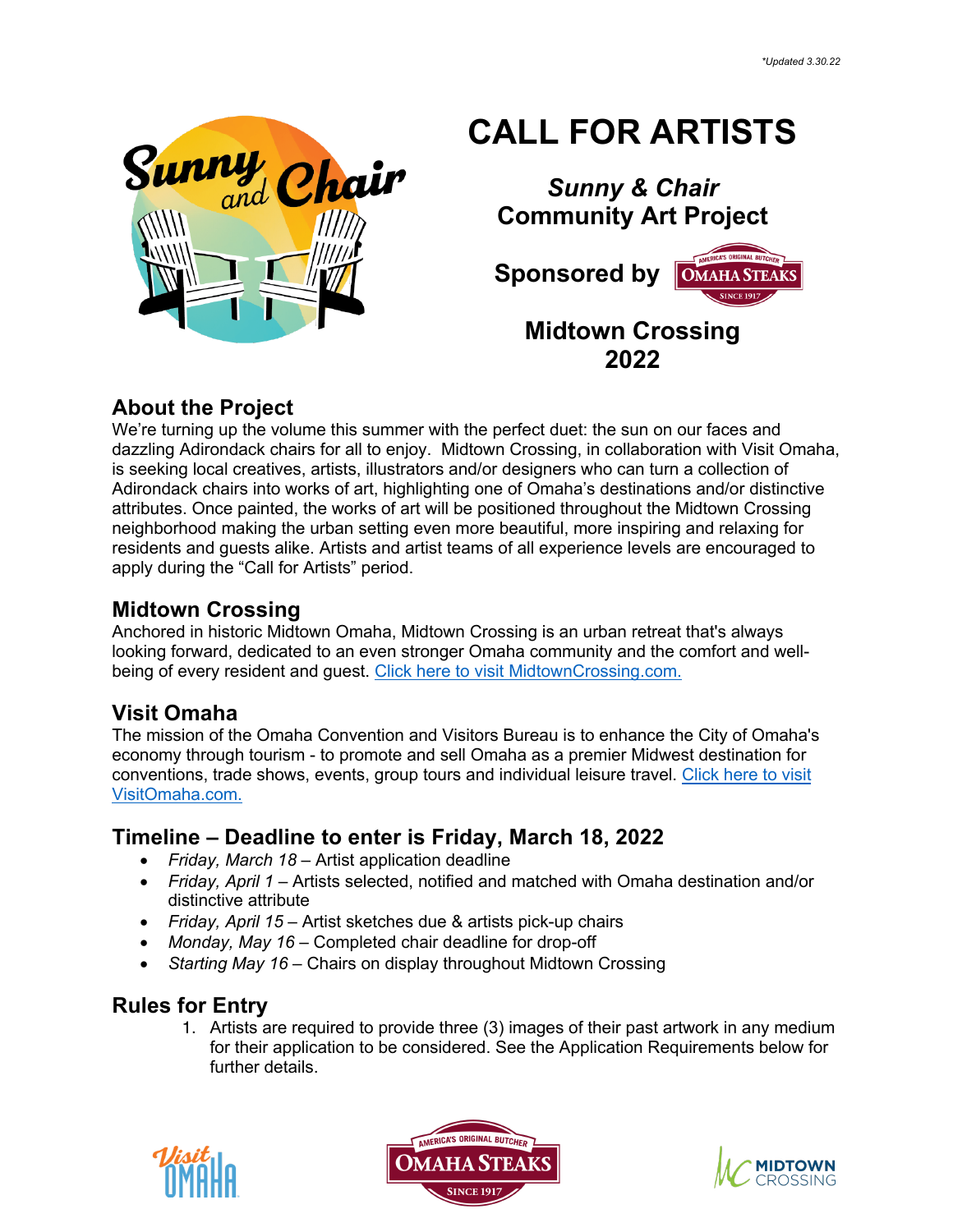- 2. Selected artists will be notified on April 1, 2022 and matched with destination and/or distinctive attribute. A preliminary sketch and brief description of artist's proposed chair design (the "Artwork") will be due by April 15, 2022 . The chair will be available for pick-up following Sponsor's approval of the Artwork, approximately April 15, 2022.
- 3. Artwork must be appropriate for public viewing. No words, symbols or logos intended as advertising may appear within the chair design. Additionally, the image should be appropriate for viewing by people of all ages so no profanity, political commentary, nudity or adult content is allowed. Inclusion of any of these items will result in immediate removal of your art.
- 4. Artists who plan to reproduce another artist's work MUST provide written permission in the form of an email or letter from that artist or his/her representative.

#### **Stipend & Recognition**

We are thrilled to announce that *Omaha Steaks* has graciously agreed to sponsor this year's Sunny & Chair Community Art Project. That's great news for each artist selected to participate. Each artist/artist team selected will now receive a **\$1,000.00 stipend,** one Adirondack chair and the following opportunities for recognition:

- Artists selected will be featured prominently on MidtownCrossing.com website
- Artists selected will receive extensive social media engagement, including a weekly artist spotlight
- Artists selected will be encouraged to sign their chairs and are welcome to include their website, social media handle, hashtag, etc.

*We are immensely grateful for the support of Omaha Steaks and look forward to this inspiring, colorful display of artistically designed chairs highlighting Omaha's destinations and distinctive attributes.*

#### **Selection & Destination/Distinctive Attribute Matching Process**

The Sunny & Chair selection committee will review all applications, choose final applicants and alternates and match each participating artist with an Omaha destination and/or distinctive attribute to be represented/ portrayed on the chair. All artists will be notified of their status by Friday, April 1, 2022 by email.

A preliminary sketch and brief description of the artist's proposed chair design is due by Friday, April 15, 2022.

#### **Letter of Agreement**

Upon selection and final design approval, each artist will complete a letter of agreement ("Contract") with East Campus Realty, LLC. If an artist is under 21 years of age, a parent or guardian must sign the Contract on behalf of the artist. All finished Artwork of the Artist must be faithful to the drawings, design and concept as approved by the selection committee.

#### **Important Notes**

- Midtown Crossing will provide each selected artist with one Adirondack chair.
- Chairs must be primed, painted, sealed to specification and delivered to Midtown Crossing no later than Monday, May 16, 2022. All painted chairs will be placed outdoors. Chairs will be subjected to rain and inclement summer conditions. We ask that artists adhere to the specifications/ guidelines as listed below when painting/ treating